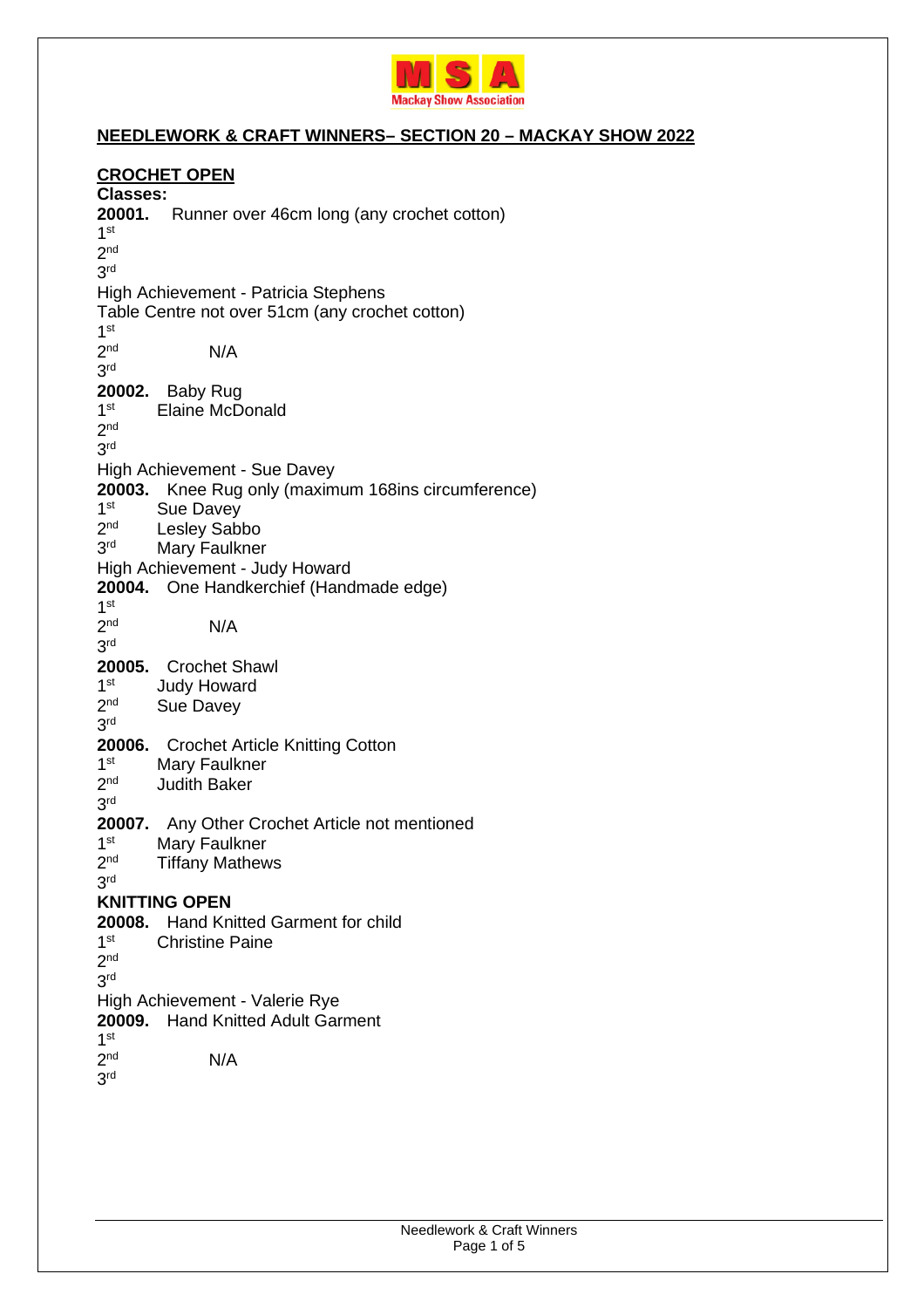| 20010.                                         | Best entry in knitting cotton                                                  |
|------------------------------------------------|--------------------------------------------------------------------------------|
| 1 <sup>st</sup><br>2 <sub>nd</sub>             | N/A                                                                            |
| 3 <sup>rd</sup>                                |                                                                                |
| 20011.                                         | Knitted article e.g., sox, scarf, gloves, beanies etc.                         |
| 1 <sup>st</sup>                                | Valerie Rye                                                                    |
| 2 <sub>nd</sub>                                |                                                                                |
| 3 <sup>rd</sup>                                |                                                                                |
|                                                | 20012. Any other hand knitted article not mentioned                            |
| 1 <sup>st</sup>                                | <b>Christine Paine</b>                                                         |
| 2 <sup>nd</sup><br>3 <sup>rd</sup>             | Valerie Rye                                                                    |
|                                                | Mary Faulkner<br>20013. Baby Outfit                                            |
| 1 <sup>st</sup>                                |                                                                                |
| 2 <sub>nd</sub>                                | <b>Christine Paine</b>                                                         |
| 3 <sup>rd</sup>                                |                                                                                |
| High Achievement - Christine Paine             |                                                                                |
| <b>HAND EMBROIDERY OPEN</b><br><b>Classes:</b> |                                                                                |
|                                                | <b>20014.</b> Tapestry with frame 800mm x 600mm or 31.5ins x 23.5ins (Maximum) |
| 1 <sup>st</sup>                                | <b>Judith Baker</b>                                                            |
| 2 <sub>nd</sub>                                |                                                                                |
| 3 <sup>rd</sup>                                |                                                                                |
| 20015.                                         | Tapestry Long Stitch 800mm x 600mm or 31.5ins x 23.5ins (Maximum)              |
| 1 <sup>st</sup><br>2 <sub>nd</sub>             | <b>Judith Baker</b>                                                            |
| 3 <sup>rd</sup>                                |                                                                                |
|                                                | 20016. Hardanger Embroidery                                                    |
| 1 <sup>st</sup>                                | <b>Nancy Martin</b>                                                            |
| 2 <sup>nd</sup>                                | Brenda Goggan                                                                  |
| 3 <sup>rd</sup>                                | <b>Nancy Martin</b>                                                            |
|                                                | High Achievement - Nancy Martin                                                |
| 20017. Tatted Article                          |                                                                                |
| 1 <sup>st</sup>                                |                                                                                |
| 2 <sup>nd</sup>                                | N/A                                                                            |
| 3 <sup>rd</sup>                                |                                                                                |
| 20018.<br>1 <sup>st</sup>                      | <b>Candlewick Article</b>                                                      |
| 2 <sub>nd</sub>                                | N/A                                                                            |
| 3 <sup>rd</sup>                                |                                                                                |
| 20019.                                         | <b>Counted Cross Stitch - ANGUS MACPHERSON Memorial</b>                        |
| 1 <sup>st</sup>                                | Daphne Durnsford                                                               |
| 2 <sub>nd</sub>                                | <b>Lesley Devitt</b>                                                           |
| 3 <sup>rd</sup>                                | <b>Tiffany Mathews</b>                                                         |
| 20020.<br>1 <sup>st</sup>                      | <b>Chicken Scratching</b><br><b>Tiffany Mathews</b>                            |
| 2 <sub>nd</sub>                                |                                                                                |
| 3 <sup>rd</sup>                                |                                                                                |
| 20021.                                         | Any other Needlework not mentioned                                             |
| 1 <sup>st</sup>                                | <b>Tiffany Mathews</b>                                                         |
| 2 <sub>nd</sub>                                | Daphne Durnsford                                                               |
| 3 <sup>rd</sup><br>20022.                      |                                                                                |
| 1 <sup>st</sup>                                | Any other Hand Embroidery not mentioned<br><b>Tiffany Mathews</b>              |
| 2 <sub>nd</sub>                                | Daphne Durnsford                                                               |
| 3 <sup>rd</sup>                                | <b>Judith Baker</b>                                                            |
|                                                |                                                                                |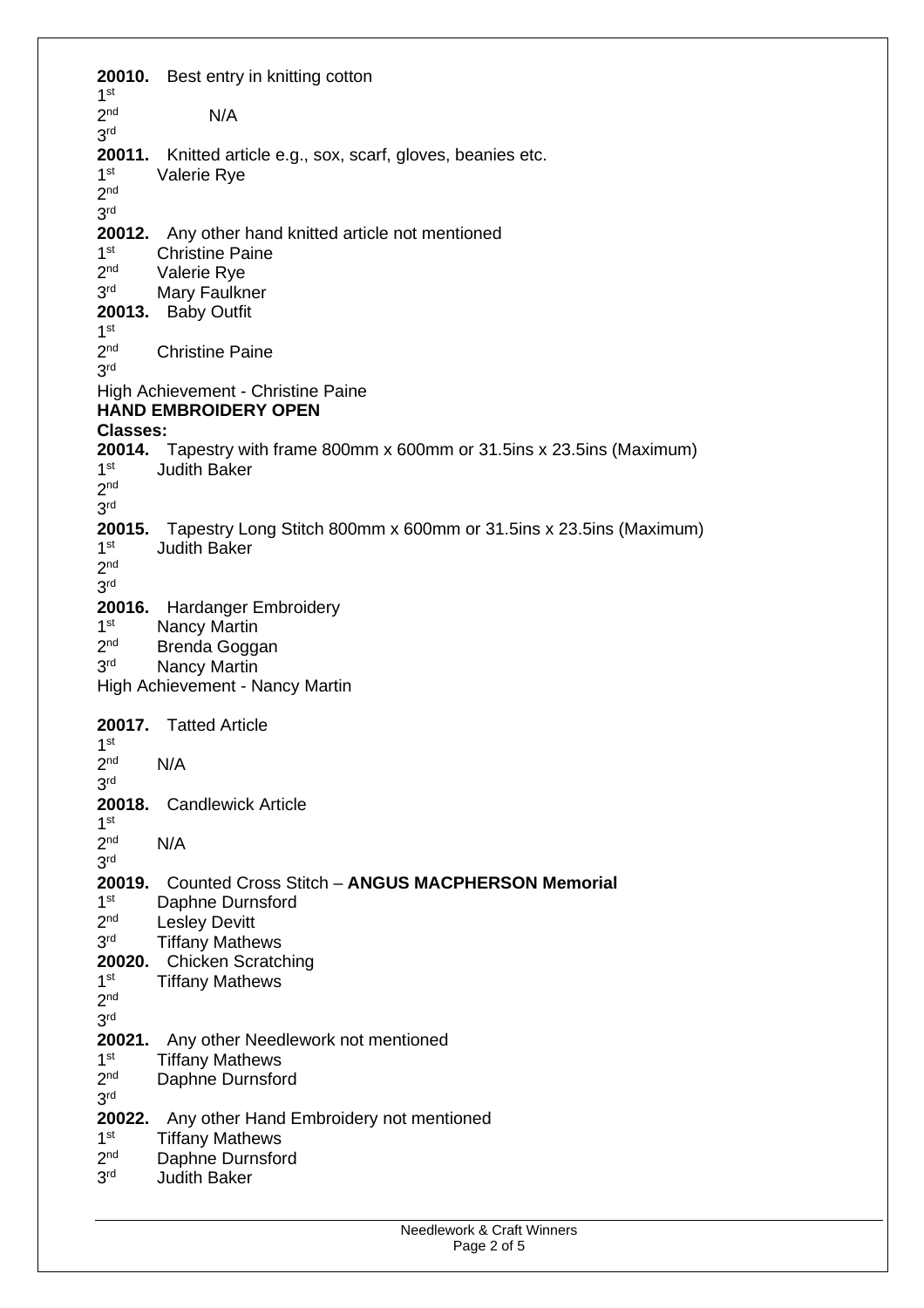| <b>CHAMPION HAND EMBROIDERY</b>                                      |  |  |
|----------------------------------------------------------------------|--|--|
| Daphne Durnsford                                                     |  |  |
| <b>MISCELLANEOUS CRAFT OPEN</b>                                      |  |  |
| <b>Classes:</b>                                                      |  |  |
| 20023.<br><b>Novelty Article</b>                                     |  |  |
| 1 <sup>st</sup><br>Valerie Rye                                       |  |  |
| 2 <sub>nd</sub><br>Stephanie Allen                                   |  |  |
| 3 <sup>rd</sup><br><b>Judith Baker</b>                               |  |  |
| High Achievement - Judith Baker                                      |  |  |
| 20024. Recycled article - any medium                                 |  |  |
| 1 <sup>st</sup><br>Diane Hope                                        |  |  |
| 2 <sub>nd</sub><br>Debbie Wolf                                       |  |  |
| 3 <sup>rd</sup><br>Diane Hope                                        |  |  |
| Special Novelty article e.g., Birthday, Wedding, Christmas<br>20025. |  |  |
| 1 <sup>st</sup><br>Valerie Rye                                       |  |  |
| 2 <sub>nd</sub><br>Vivian Dickson                                    |  |  |
| 3 <sup>rd</sup>                                                      |  |  |
| 20026.<br>Stuffed Toy - any medium                                   |  |  |
| 1 <sup>st</sup><br><b>Judith Baker</b>                               |  |  |
| 2 <sup>nd</sup><br>Valerie Rye                                       |  |  |
| 3 <sup>rd</sup>                                                      |  |  |
| 20027. Machine made article (No bed spreads)                         |  |  |
| 1 <sup>st</sup><br>Brenda Goggan                                     |  |  |
| 2 <sub>nd</sub><br><b>Stephanie Allen</b>                            |  |  |
| 3 <sup>rd</sup><br>Stephanie Allen                                   |  |  |
| High Achievement Debbie Wolf                                         |  |  |
| Cushion - any medium<br>20028.                                       |  |  |
| 1 <sup>st</sup><br>Debbie Wolf                                       |  |  |
| 2 <sub>nd</sub><br><b>Judy Howard</b>                                |  |  |
| 3 <sup>rd</sup><br><b>Heather Galea</b>                              |  |  |
| 20029. Handmade Bear - any medium                                    |  |  |
| 1 <sup>st</sup><br>Valerie Rye                                       |  |  |
| 2 <sub>nd</sub>                                                      |  |  |
| 3 <sup>rd</sup>                                                      |  |  |
| 20030.<br>$Bag - any medium$                                         |  |  |
| 1 <sup>st</sup><br><b>Heather Galea</b>                              |  |  |
| 2 <sub>nd</sub><br>Debbie Wolf                                       |  |  |
| 3 <sup>rd</sup><br><b>Judy Howard</b>                                |  |  |
| <b>High Achievement - Tiffany Mathews</b>                            |  |  |
| Macrame'<br>20031.                                                   |  |  |
| 1 <sup>st</sup>                                                      |  |  |
| 2 <sub>nd</sub><br>N/A                                               |  |  |
| 3 <sup>rd</sup>                                                      |  |  |
| 20032. Any other Hard Craft                                          |  |  |
| 1 <sup>st</sup><br>Ivan Connell                                      |  |  |
| 2 <sub>nd</sub><br><b>Judith Baker</b>                               |  |  |
| 3 <sup>rd</sup>                                                      |  |  |
| High Achievement Stephanie Allen                                     |  |  |
| 20033.<br>Machine Embroidery (No Bed Spreads)                        |  |  |
| 1 <sup>st</sup><br><b>Elaine McDonald</b>                            |  |  |
| 2 <sub>nd</sub><br><b>Elaine McDonald</b>                            |  |  |
| 3 <sup>rd</sup><br><b>Heather Galea</b>                              |  |  |
| High Achievement - Heather Galea                                     |  |  |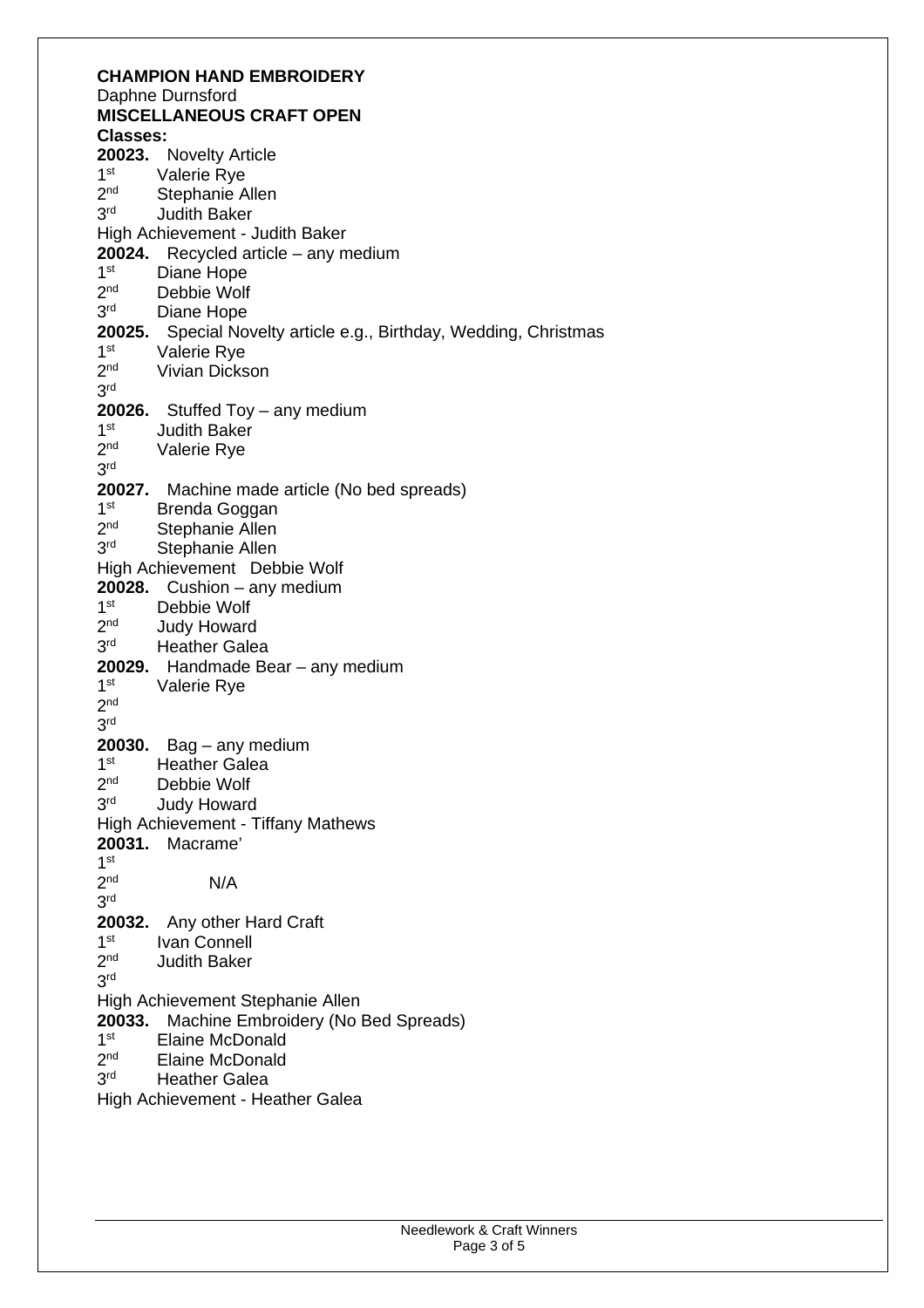**20034.** Woodwork  $1<sup>st</sup>$ Kenneth Grady  $2<sub>nd</sub>$ **Jeff Davies**  $3<sup>rd</sup>$ Nev Crossley High Achievement - Jeff Davies **20035.** Wooden toys 1 st  $2<sup>nd</sup>$  $N/A$ 3 rd **20036.** Mosaic 1 st  $2<sub>nd</sub>$  $N/A$ 3 rd **20037.** Diamond Dot (800mm x 600mm or 31.5ins x 23.4ins Maximum)  $1<sup>st</sup>$ Jo Keogh  $2<sup>nd</sup>$ Ronda Rose  $3<sup>rd</sup>$ Ronda Rose High Achievement - Ronda Rose and Jean Azzopardi **20038.** Paper Craft  $1<sup>st</sup>$ Make it Happy  $2<sub>nd</sub>$ Denise Weight 3<sup>rd</sup> Denise Weight High Achievement - Jo Keogh **20039.** Beading any medium  $1<sup>st</sup>$ Judith Baker  $2<sub>nd</sub>$ Judith Baker  $3<sup>rd</sup>$ **Judith Baker** High Achievement - Make it Happy **CHAMPION NEEDLEWORK EXHIBIT**  Christine Paine **70 YEARS AND OVER –** Article made in the last 12 months **Classes: 20040.** Decorated Hand Towel 1 st 2 nd N/A 3 rd **20041.** Any article using fancy wool or fibre toy – any medium  $1<sup>st</sup>$ Janet Woble  $2<sup>nd</sup>$ Valerie Rye 3 rd **20042.** Any Crochet Article  $1<sup>st</sup>$ Christine Paine  $2^{\text{nd}}$ 3 rd High Achievement - Christine Paine **20043.** Any Knitted Article  $1<sup>st</sup>$ Valerie Rye  $2<sup>nd</sup>$ Jo Keogh 3 rd High Achievement - Janet Woble **CHAMPION EXHIBIT 70 YEARS AND OVER Jo Keogh**